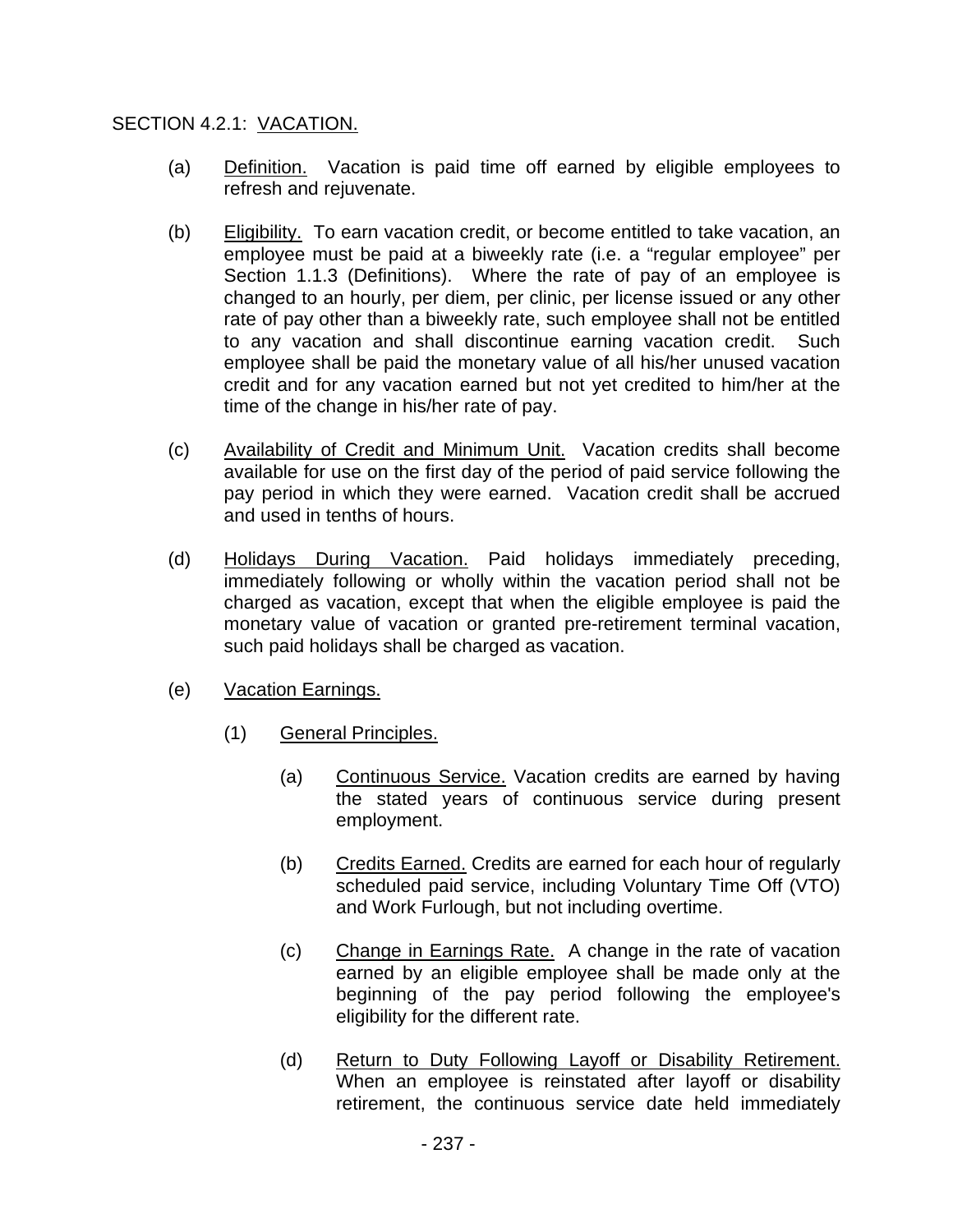prior to the layoff or disability shall be used for vacation computation.

(e) Military Spouse Returning to County Employment. When a military spouse returns to county employment, after having resigned from county employment because of their spouse's military assignment, the continuous service date held immediately prior to the resignation shall be used for vacation computation. This applies to all military spouse reemployments on or after April 29, 2019.

(Added 01/31/20 Ord. No. 10648)

(2) Rate of Earnings. Eligible employees in the designated union codes below earn vacation credit as follows:

| <b>Vacation Earnings by Union Code</b>                                                                        |                                                                                                      |                                                                                                                                        |                                                                                                                                                      |  |  |  |
|---------------------------------------------------------------------------------------------------------------|------------------------------------------------------------------------------------------------------|----------------------------------------------------------------------------------------------------------------------------------------|------------------------------------------------------------------------------------------------------------------------------------------------------|--|--|--|
| <b>Union</b><br>Code                                                                                          | <b>Years of</b><br><b>Continuous</b><br><b>Service During</b><br><b>Present</b><br><b>Employment</b> | <b>Vacation</b><br><b>Credit %</b><br><b>Earned for</b><br>Each Hour of<br><b>Regularly</b><br><b>Scheduled</b><br><b>Paid Service</b> | <b>Hour/Day</b><br><b>Approximate</b><br><b>Equivalent for</b><br><b>Full-Time Employees</b><br><b>Over One Year</b><br>(26 Biweekly Pay<br>Periods) |  |  |  |
| AE, CE, CL, CM,<br>CR, DI, DM, FS,<br>HS, MM, PO, PR,<br>PS, RN, SO, SS,<br>SW                                | Less than five (5)                                                                                   | 3.846%                                                                                                                                 | 80 hours/<br>10 days                                                                                                                                 |  |  |  |
|                                                                                                               | Over five (5)<br>but<br>less than fifteen (15)                                                       | 5.769%                                                                                                                                 | 120 hours/<br>15 days                                                                                                                                |  |  |  |
|                                                                                                               | Over fifteen (15)                                                                                    | 7.692%                                                                                                                                 | 160 hours/<br>20 days                                                                                                                                |  |  |  |
| EM, (excluding<br>class 2109), NA,<br>NE, NS, UM, and<br>employees<br>grandfathered<br>under Section<br>5.1.5 | Less than 5                                                                                          | 5.769%                                                                                                                                 | 15 days                                                                                                                                              |  |  |  |
|                                                                                                               | 5 to 14                                                                                              | 7.692%                                                                                                                                 | 20 days                                                                                                                                              |  |  |  |
|                                                                                                               | 15 or more                                                                                           | 9.615%                                                                                                                                 | 25 days                                                                                                                                              |  |  |  |
| <b>Class 2109</b>                                                                                             | Less than 5                                                                                          | 7.692%                                                                                                                                 | 20 days                                                                                                                                              |  |  |  |
|                                                                                                               | 5 to 14                                                                                              | 9.615%                                                                                                                                 | 25 days                                                                                                                                              |  |  |  |
|                                                                                                               | 15 or more                                                                                           | 11.538%                                                                                                                                | 30 days                                                                                                                                              |  |  |  |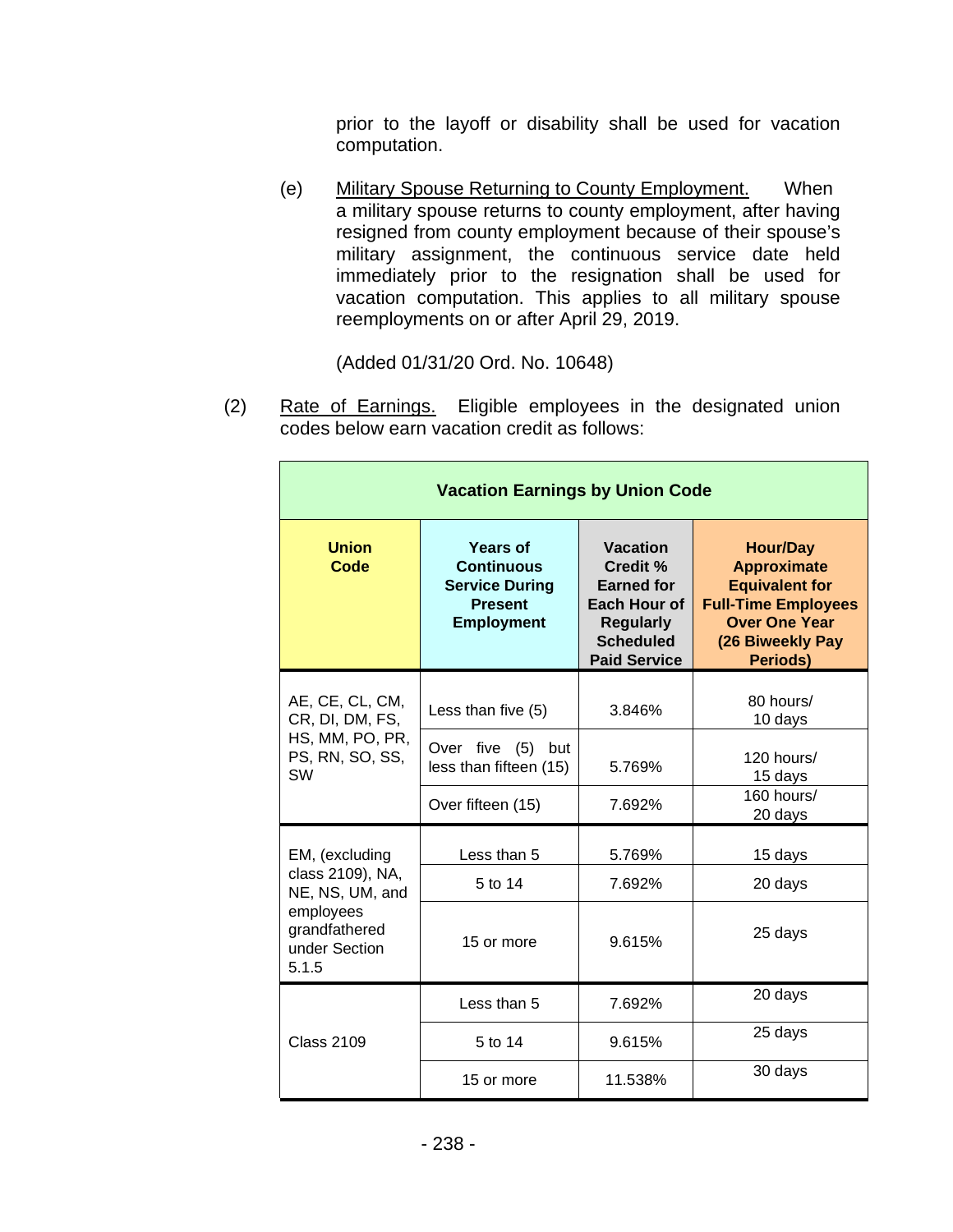| <b>Vacation Earnings by Union Code</b> |                                                                                                      |                                                                                                                                 |                                                                                                                                                             |  |  |  |
|----------------------------------------|------------------------------------------------------------------------------------------------------|---------------------------------------------------------------------------------------------------------------------------------|-------------------------------------------------------------------------------------------------------------------------------------------------------------|--|--|--|
| <b>Union</b><br>Code                   | <b>Years of</b><br><b>Continuous</b><br><b>Service During</b><br><b>Present</b><br><b>Employment</b> | <b>Vacation</b><br>Credit %<br><b>Earned for</b><br>Each Hour of<br><b>Regularly</b><br><b>Scheduled</b><br><b>Paid Service</b> | <b>Hour/Day</b><br><b>Approximate</b><br><b>Equivalent for</b><br><b>Full-Time Employees</b><br><b>Over One Year</b><br>(26 Biweekly Pay<br><b>Periods)</b> |  |  |  |
| AM, AS, CC,<br>CEM, CS, DA,            | Less than 5                                                                                          | 4.615%                                                                                                                          | 96 hours/<br>12 work days                                                                                                                                   |  |  |  |
| MA, NM, PD, PM                         | 5 to 15                                                                                              | 6.548%                                                                                                                          | 136 hours/<br>17 work days                                                                                                                                  |  |  |  |
|                                        | 15 or more                                                                                           | 8.461%                                                                                                                          | 176 hours/<br>22 work days                                                                                                                                  |  |  |  |
| DS                                     | Less than 5                                                                                          | 3.846%                                                                                                                          | 85 hours/<br>10 work days                                                                                                                                   |  |  |  |
|                                        | 5 to 15                                                                                              | 5.769%                                                                                                                          | 1271/ <sub>2</sub> hours/<br>15 work days                                                                                                                   |  |  |  |
|                                        | 15 or more                                                                                           | 7.692%                                                                                                                          | 170 hours/<br>20 work days                                                                                                                                  |  |  |  |
| <b>SM</b>                              | Less than 5                                                                                          | 4.615%                                                                                                                          | 102 hours/<br>12 work days                                                                                                                                  |  |  |  |
|                                        | 5 to 15<br>6.548%                                                                                    |                                                                                                                                 | 144.5 hours/<br>17 work days                                                                                                                                |  |  |  |
|                                        | 15 or more                                                                                           | 8.461%                                                                                                                          | 187 hours/<br>22 work days                                                                                                                                  |  |  |  |

(Amended 01/16/09 Ord. No. 9963) (Amended 10/14/16 Ord. No. 10439)

- (f) Granting Vacation, Requests and Schedules.
	- (1) Vacation Approval. Unless otherwise specified below vacation shall be approved as follows:
		- (a) The appointing authority determines the time and duration of vacation taken by the employee. Therefore, the advance consent of the appointing authority is required to be obtained by an employee prior to using vacation.
		- (b) The appointing authority shall endeavor to respond as soon as possible to an employee's written request for vacation but not later than thirty (30) days (within 15 working days for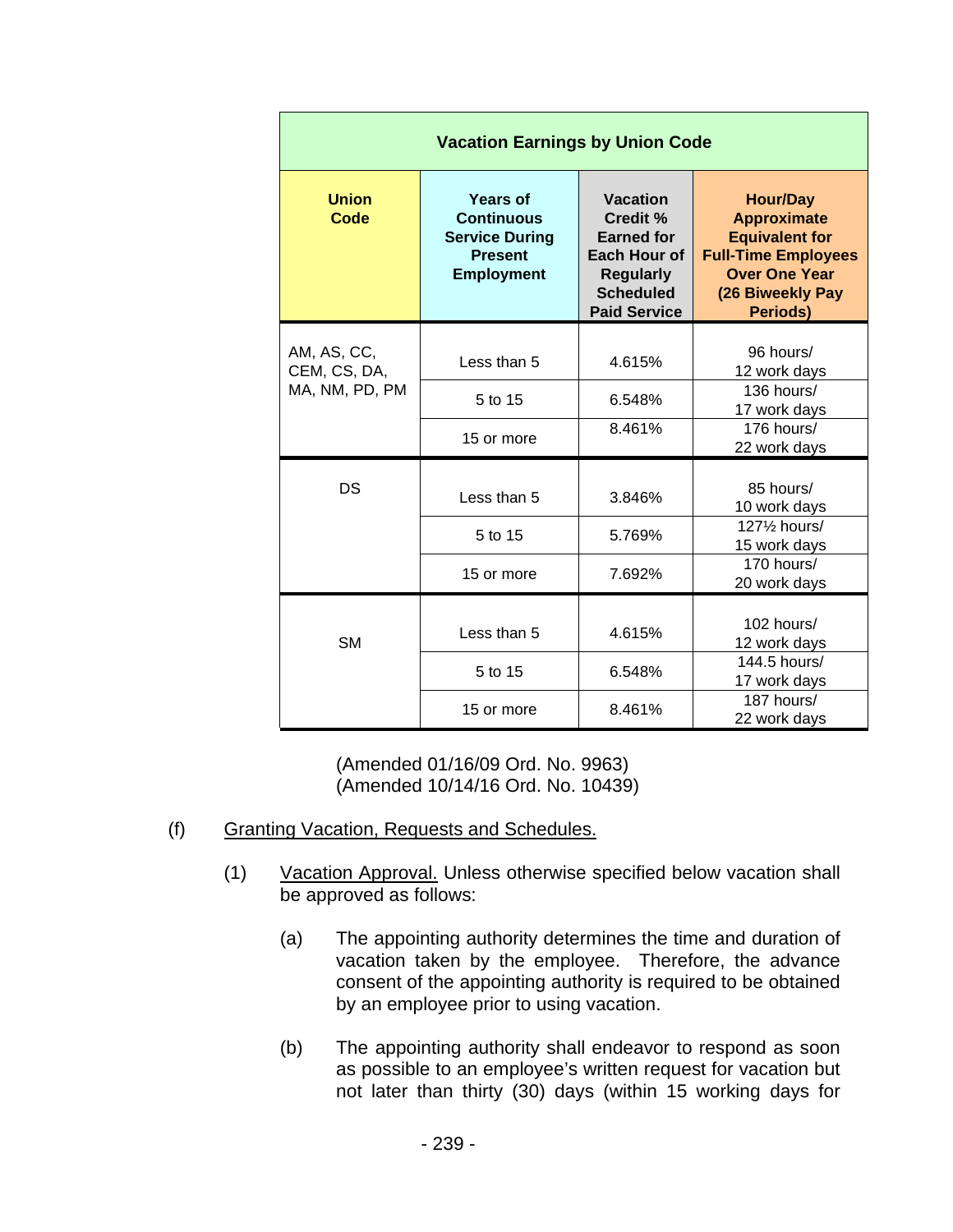classes designated SW) from the date the request is submitted.

- (2) Service Needs.
	- (a) Vacation schedules shall be arranged with particular regard to the needs of the service, and, so far as possible, with the wishes of the employee.
	- (b) Designated Attorney Classes. Vacation schedules shall be arranged with particular regard to the needs of the service, and an employee may be required to use vacation for operational or other needs of the department.

Eligible Classes: Classes designated: AM, AS, CC, CS and DA.

- (3) PO Classes. In addition to subsection (f)(1) (Vacation Approval) above:
	- (a) Vacation time may commence any hour of any day of the week and shall consist of consecutive working hours.
	- (b) When vacation requests are granted, the appointing authority agrees not to interrupt the period of time requested or schedule the employee to work on his/her normally scheduled days off immediately preceding or following the approved vacation, except in cases of emergency.
- (4) DS and SM Classes. In addition to subsection (f)(1) (Vacation Approval) above:
	- (a) Vacation schedules shall be arranged by the appointing authority in a manner which assures appropriate coverage of service needs and considers the wishes of the employees.
	- (b) At the discretion of the appointing authority, an employee's annual vacation time may be divided into separate time periods if the needs of the service require such division.
	- (c) An employee may be permitted to alter his or her scheduled vacation time upon the approval of the appointing authority. Vacation may be taken by an employee for time segments of no less than one (1) hour with the approval of the appointing authority.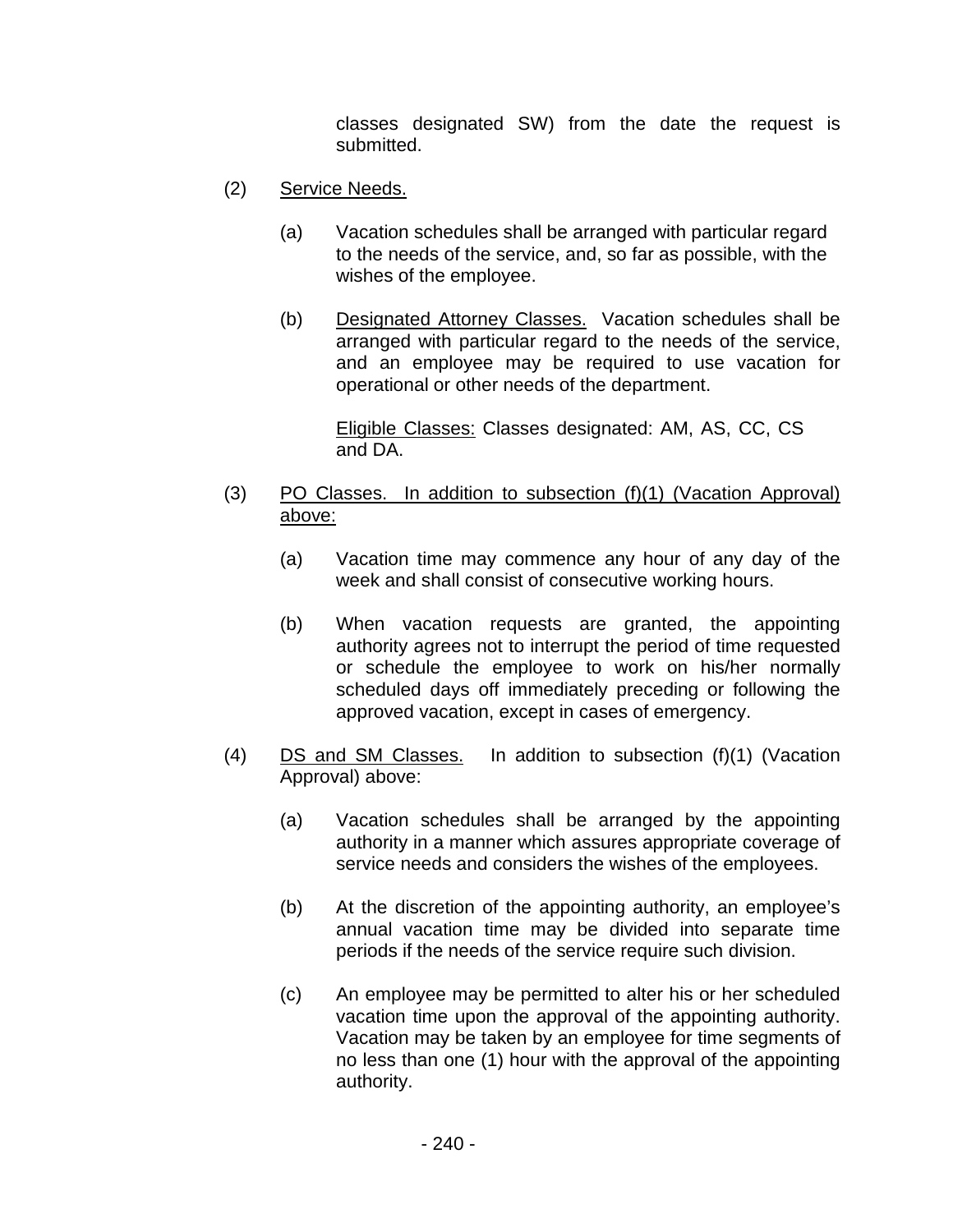- (d) The appointing authority may require an employee to take vacation time. Unless requested by the employee, no vacation will be scheduled for a time period of less than five (5) consecutive work days by the appointing authority.
- (g) Maximum Vacation Accumulation.
	- (1) Maximum Balance. Eligible employees in the designated union codes or job code/classification below have a maximum vacation accumulation as follows:

| <b>Maximum Vacation Accumulation</b>                                                       |                                                                                                          |                                                                                                                                                  |                    |                                                                                                                                                                           |  |
|--------------------------------------------------------------------------------------------|----------------------------------------------------------------------------------------------------------|--------------------------------------------------------------------------------------------------------------------------------------------------|--------------------|---------------------------------------------------------------------------------------------------------------------------------------------------------------------------|--|
| <b>Union Code</b>                                                                          | <b>Maximum Allowable Accumulation</b>                                                                    |                                                                                                                                                  |                    | <b>High Water Mark</b><br><b>Accrual Limits</b>                                                                                                                           |  |
|                                                                                            | <b>Two Times</b><br><b>Annualized</b><br><b>Vacation</b><br><b>Earnings</b><br><b>Rate Limit</b><br>(2x) | <b>Two and</b><br><b>One-Half</b><br><b>Times</b><br><b>Annualized</b><br><b>Vacation</b><br><b>Earnings Rate</b><br>Limit<br>$(2 \frac{1}{2}x)$ | <b>No</b><br>Limit |                                                                                                                                                                           |  |
| CE, CEM, EM,<br>(excluding class<br>2109), MA, NA,<br>NE, NM, NS, SO,<br><b>UM</b>         |                                                                                                          | $\sqrt{}$                                                                                                                                        |                    | Vacation credits as of<br>the end of payroll 6 in<br>FY 97/98 (September<br>11, 1997), less any<br>reduction to this<br>amount following<br>vacation credit pay-<br>down. |  |
| <b>Class 2109</b>                                                                          |                                                                                                          |                                                                                                                                                  | $\sqrt{}$          |                                                                                                                                                                           |  |
| AE, AM, AS, CC,<br>CL, CM, CR, CS,<br>DA, FS, HS, MM,<br>PD, PM, PO, PR,<br>PS, RN, SS, SW | V                                                                                                        |                                                                                                                                                  |                    |                                                                                                                                                                           |  |
| DI, DM                                                                                     | V                                                                                                        |                                                                                                                                                  |                    | Vacation credits<br>designated as the<br>employee's "High<br>Water Mark" effective                                                                                        |  |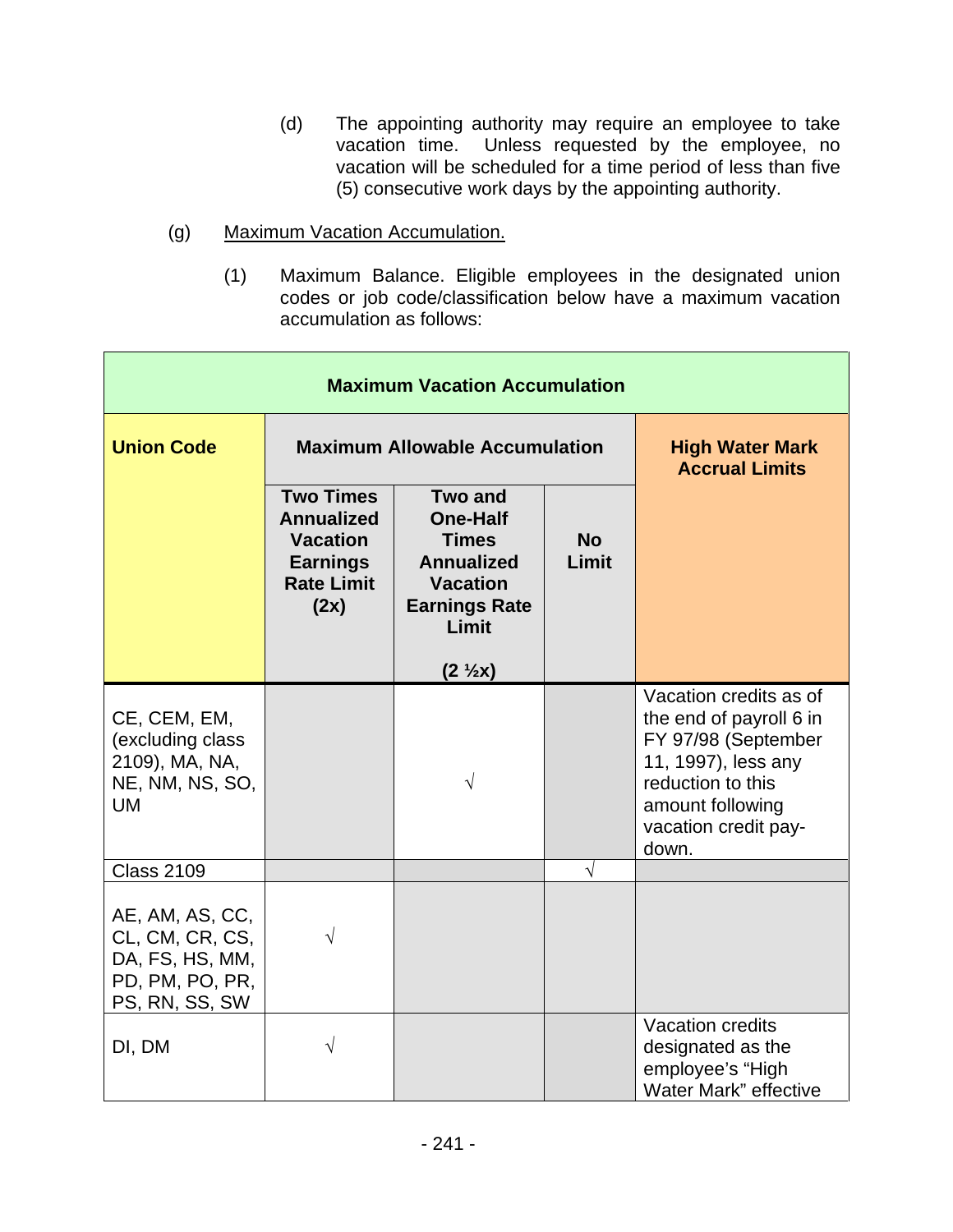| <b>Maximum Vacation Accumulation</b> |                                                                                                          |                                                                                                                                                  |                    |                                                                                                                        |  |
|--------------------------------------|----------------------------------------------------------------------------------------------------------|--------------------------------------------------------------------------------------------------------------------------------------------------|--------------------|------------------------------------------------------------------------------------------------------------------------|--|
| <b>Union Code</b>                    | <b>Maximum Allowable Accumulation</b>                                                                    |                                                                                                                                                  |                    | <b>High Water Mark</b><br><b>Accrual Limits</b>                                                                        |  |
|                                      | <b>Two Times</b><br><b>Annualized</b><br><b>Vacation</b><br><b>Earnings</b><br><b>Rate Limit</b><br>(2x) | <b>Two and</b><br><b>One-Half</b><br><b>Times</b><br><b>Annualized</b><br><b>Vacation</b><br><b>Earnings Rate</b><br>Limit<br>$(2 \frac{1}{2}x)$ | <b>No</b><br>Limit |                                                                                                                        |  |
|                                      |                                                                                                          |                                                                                                                                                  |                    | November 17, 2000.                                                                                                     |  |
| <b>DS</b>                            | V                                                                                                        |                                                                                                                                                  |                    | <b>Vacation credits</b><br>designated as the<br>employee's "High<br><b>Water Mark"</b> effective<br>February 23, 2001. |  |
| <b>SM</b>                            | $\sqrt{}$                                                                                                |                                                                                                                                                  |                    | <b>Vacation credits</b><br>designated as the<br>employee's "High<br>Water Mark" effective<br><b>January 12, 2001</b>   |  |

(Amended 03/28/08, Ord. No. 9928) (Amended 10/14/16, Ord. No. 10439) (Amended 11/09/18, Ord. No. 10571)

- (2) Maximum Allowable Accumulation (Maximum Balance).
	- (a) If, at the end of any payroll period an employee's accumulation equals or exceeds the employee's allowable vacation earnings rate limit (Maximum Balance), no vacation credits shall be earned by the employee for that payroll period.
	- (b) The County shall provide a one-time notification to employees who have reached eighty percent (80%) of their Maximum Balance. For employees designated SO, the County shall provide quarterly notification to employees who have reached eighty percent (80%) of their Maximum Balance. Employees who subsequently reduce their balance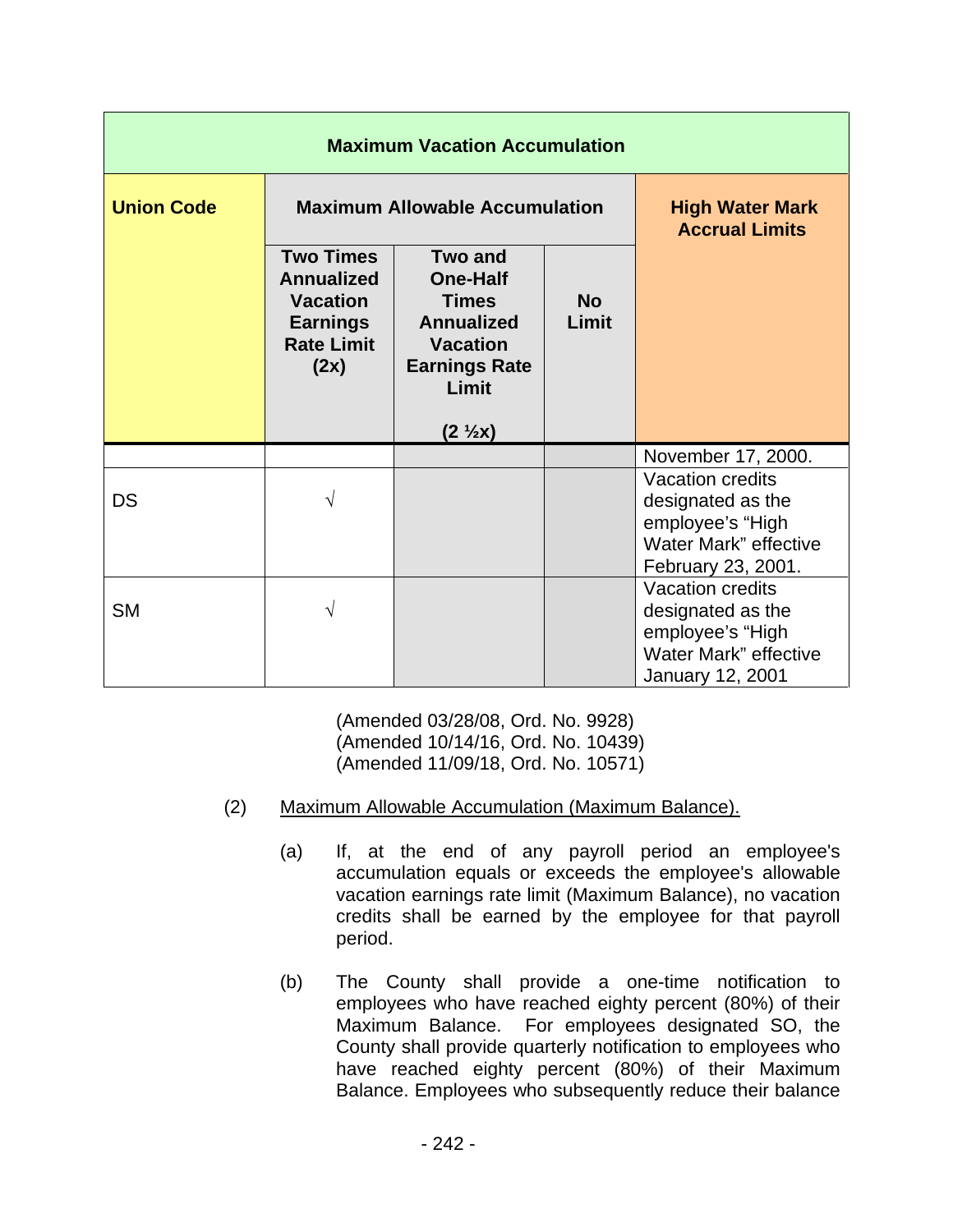below eighty percent (80%) will be notified again on a onetime basis upon reaching eighty percent (80%) of their Maximum Balance.

(Amended 06/20/08, Ord. No. 9943)

- (h) Vacation Credit Pay-Down. For all employees, an appointing authority may authorize a portion of an employee's vacation credits to be converted to a cash payment under the following circumstances:
	- (1) Balance Required. The employee's vacation balance has exceeded an amount equal to eighty percent (80%) of his/her Maximum Balance; and,
	- (2) Employee at Limit. The employee is, or imminently will be, foregoing vacation credit accruals due to reaching the Maximum Balance; and
	- (3) Request Denied. The employee has requested, and been denied, use of vacation prior to reaching their Maximum Balance; and
	- (4) 50% Usage. The employee has used one half (50%) of their authorized annualized vacation accrual for the period inclusive of payroll 07 of the previous fiscal year and payroll 06 of the current fiscal year; and,
	- (5) Retention Percent. The pay down shall be limited to an amount which will leave a remaining balance of no less than seventy-five percent (75%) of the Maximum Balance. For employees designated DI, DM, DS, and SM the paydown shall be limited to a maximum amount of four thousand dollars \$4,000 per fiscal year, which will leave a remaining balance of no less than seventy-five percent 75% of the Maximum Balance.
	- (6) When an employee is to be paid or credited the monetary value of vacation, such compensation shall be made on the basis of the employee's basic rate of pay at the time, plus those applicable premiums or bonuses which are being paid as part of the employee's hourly rate at the time of separation, exclusive of any biweekly fixed dollar amount premiums and any other premiums specifically identified as excluded from terminal payout.
- (i) Vacation Credits at Separation from County Service.
	- (1) Separation from County Service. At the time an employee is separated from the County service, the monetary value of all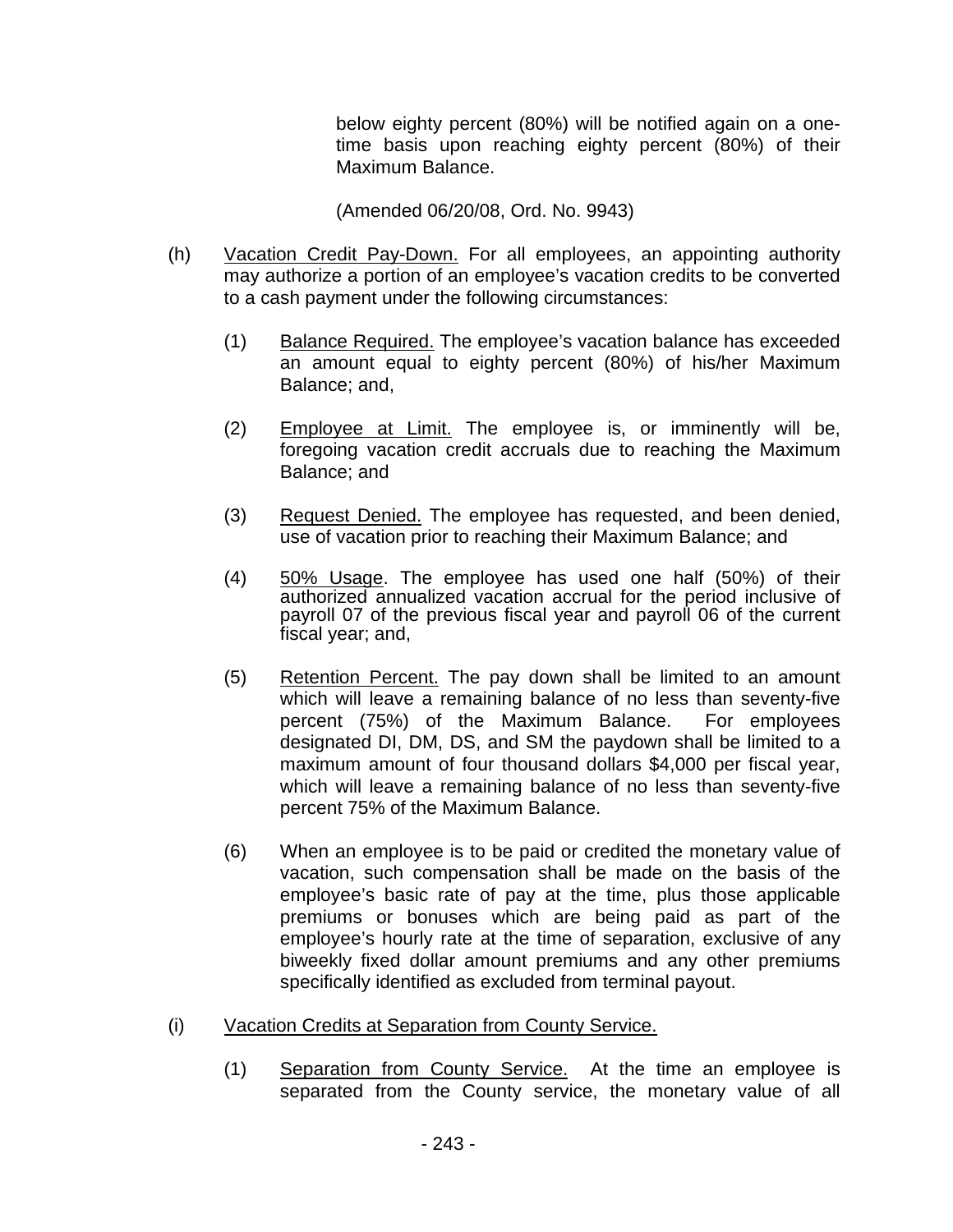vacation entitlement shall be paid, except for subsection (a) below.

(a) No vacation credits shall be eligible for terminal payment until the employee has completed a minimum of one (1) year of continuous paid service in his/her current employment except when the separation is because of layoff.

Eligible Classes: Classes designated AE, AM, AS, CC, CL, CM, CR, CS, DA, DI, DM, DS, FS, HS, MM, PD, PM, PO, PR, PS, RN, SM, SO, SS and SW.

(Amended 06/20/08, Ord. No. 9943)

(b) Vacation credits shall be eligible for terminal payment as earned.

> Eligible Classes: Classes designated CE, CEM, EM, MA, NA, NE, NM, NS, and UM.

(Amended 06/20/08, Ord. No. 9943)

- (c) An employee retiring from County service may be granted a terminal vacation in lieu of being paid its monetary value. An employee on terminal vacation shall not earn any vacation credit.
- (d) Except as otherwise provided in subsection (i)(2)(b) (Terminal Pay Plan) below, When an employee is to be paid or credited (for retirement) the monetary value of vacation, such compensation shall be made on the basis of the employee's basic rate of pay at that time plus those applicable premiums or bonuses which are being paid as part of the employee's hourly rate at the time of separation exclusive of any biweekly fixed dollar amount premiums and any other premiums specifically identified as excluded from terminal payout.
- (2) Terminal Pay Plan.
	- (a) All employees shall participate in the County's Terminal Pay Plan (Plan). However, only the terminal paychecks (including unused vacation) of those employees who have reached the age of fifty-five (55) (age fifty (50) for employees in classes designated DS, SM, and Classes 000160, 000260 and 000265) shall be placed into the Plan. These terminal paychecks shall be placed into the Plan on a pre-tax basis in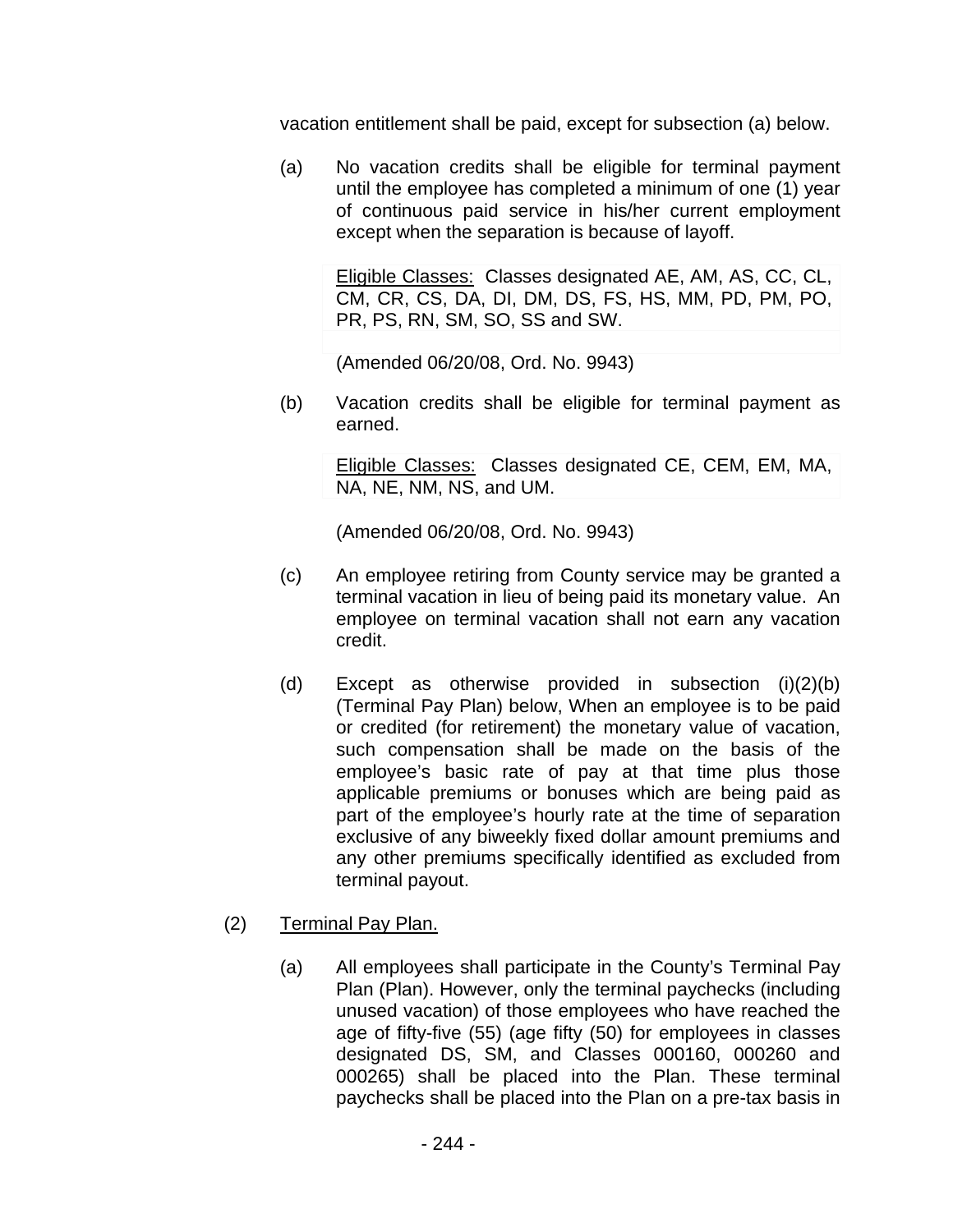accordance with the Plan, all applicable laws and all rules and regulations applicable to the Plan.

> (Amended 04/11/08, Ord. No. 9932) (Amended 09/19/14, Ord. No. 10354)

(b) Notwithstanding any other provision in subsection 4.2.1(i) (Vacation Credits at Separation from County Service), for employees designated AE, AM, AS, CC, CE, CEM, CL, CM, CR, CS, DA, DI, DM, DS, EM, FS, HS, MA, MM, NA, NE, NM, NS, PD, PM, PO, PR, PS, RN, SO, SM, SS, SW, or UM, an eligible employee who is a participant in the County of San Diego Defined Benefit Pension Plan or the County of San Diego Defined Contribution Savings Plan or both of such plans on the date of his or her separation from County service, shall not be paid the monetary value of all available vacation credit as provided in subsection 4.2.1(i) (Vacation Credits at Separation from County Service) above but, in lieu of such payment, shall receive the benefits provided for under the County of San Diego Defined Benefit Pension Plan and the County of San Diego Defined Contribution Savings Plan, if any, as provided therein.

(Amended 10/14/16, Ord. No. 10439)

(c) Notwithstanding any other provision, a "new member" as defined in Government Code section 7522.04 (f) is not eligible to participate in the County's Terminal Pay Plan.

(Amended 10/14/16, Ord. No. 10439)

(j) Major Project or Workload Exception. Notwithstanding subsection (h) (Vacation Credits Pay-Down) for employees designated CE, CEM, MA, EM, NA, NE, NM, NR and UM effective January 10, 2002, for employees in classes designated AE, CL, CM. CR, FS, HS, MM, PO, PR, PS, RN, SO, SS, SW, an employee who is assigned to a major project or significant workload for which the project or work related activities extend over twelve (12) continuous months or more and the employee is, or imminently will be, foregoing vacation credit accruals due to reaching the Maximum Balance, may have vacation credits converted to cash payment as described in subsection (h) (Vacation Credits Pay-Down) above.

## (k) Extraordinary Case Load Exception.

(1) Notwithstanding subsections (g)(2) (Maximum Allowable Accumulation) and (h) (Vacation Credit Pay-Down) above, an employee designated PD or PM who is assigned as defense for a major, complex, high profile case for which the trial, or trial related activities, extends over twelve (12) continuous months or more and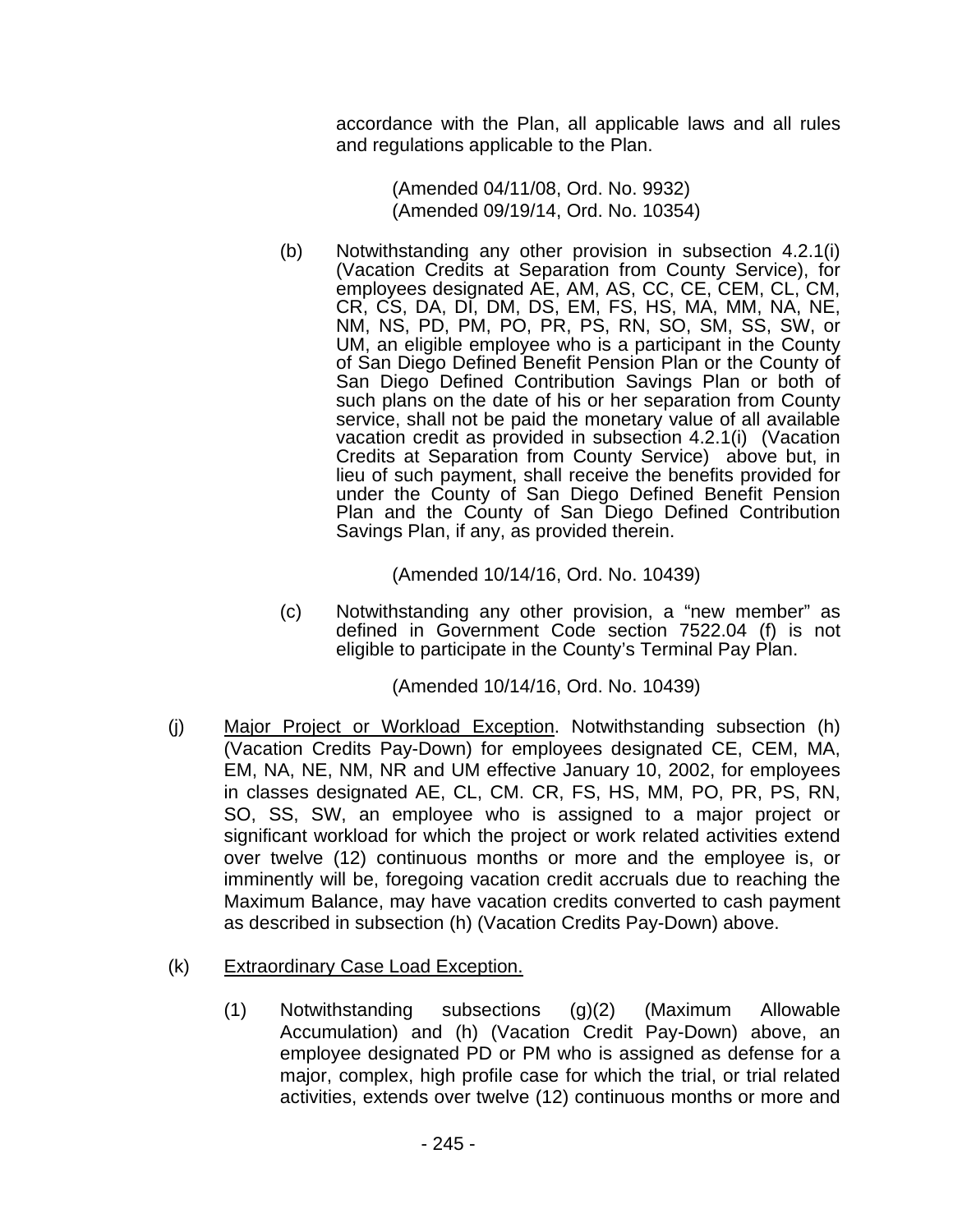results in the employee not receiving vacation accruals because of meeting or exceeding the maximum vacation balance, may have such vacation restored, by the appointing authority with the approval of the Chief Administrative Officer. Such restoration must be requested within one (1) year of conclusion of the "high profile" case. In addition, no restoration shall be made until the employee has reduced his/her maximum balance within this same one (1) year period to allow the restoration to be made without exceeding the employee's maximum allowable accumulation.

- (2) Notwithstanding subsection (h)(4) (Vacation Credit Pay-Down; 50% Usage) above, an employee designated AM, AS or DA who is assigned to a major, complex, high profile case for which the trial or trial related activities extends over twelve (12) continuous months or more and the employee is, or imminently will be foregoing vacation credit accruals due to reaching the Maximum Balance, may have vacation credits converted to a cash payment as described in subsection (i) (Vacation Credits at Separation from County Service) above.
- (l) CAO Sponsored Special Task Force Credit. An unclassified or nonrepresented employee who is assigned to a CAO sponsored special task force for a period of over twelve (12) continuous months or more and which assignment results in the employee not receiving vacation accruals because of meeting or exceeding the maximum vacation balance, may have such vacation, which the assigned employee would have earned, paid out in its cash value by the appointing authority with the approval of the Chief Administrative Officer or that Officer's designee. Such request must be submitted to the appointing authority within one (1) year of conclusion of the assignment to such special task force. In addition, no vacation credits shall be accrued until the employee has reduced his/her maximum balance within this same one (1) year period following the task force assignment.
- (m) Injury Leave Exception. Notwithstanding subsection 4.2.1(g) (Maximum Vacation Accumulation) above or covered by 4.2.1(n) (Injury Leave California Labor Code Section 4850 Exception) below, an employee who is on injury leave as defined in Section 4.2.3 for a period of six (6) months or more within the last twelve (12) month period and the employee is, or imminently will be, foregoing vacation credit accruals due to reaching the Maximum Balance, may have vacation credits converted to cash payment as described in subsection 4.2.1(h) (Vacation Credit Pay-Down) above and notwithstanding subsection (h)(4) (Vacation Credit Pay-Down; 50% Usage) with the approval of the appointing authority.

(Amended 03/28/08, Ord. No. 9928)